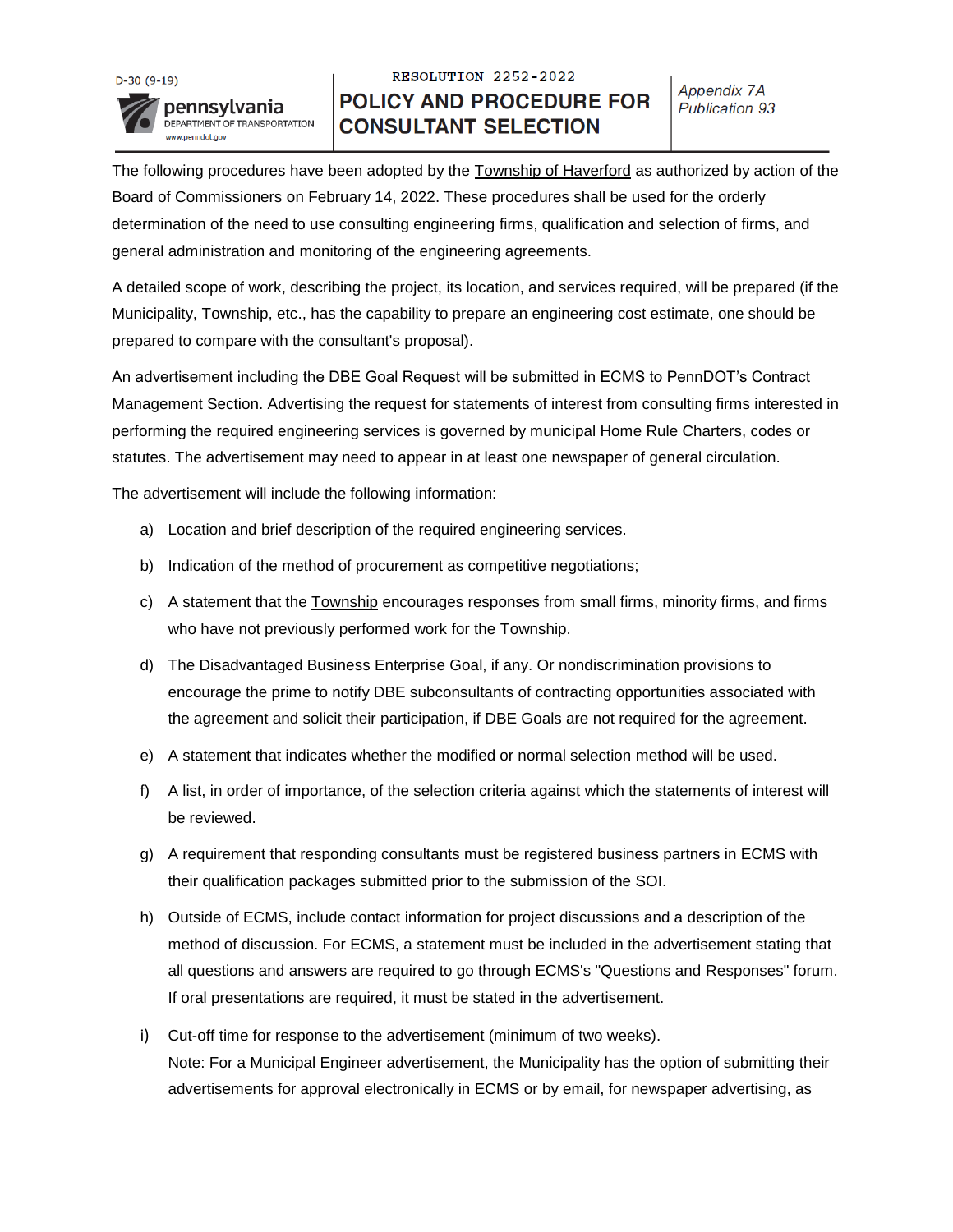required by their Home Rules Charters, and for publishing paper advertisements in ECMS to [ECMS\\_Local\\_Advertisements@pa.gov.](mailto:ECMS_Local_Advertisements@pa.gov)

Three consultants will be selected from those consultants who submit statements of interest. A qualification selection committee, consisting of a minimum of three people:

## a. Local Ward Commissioners or designee, c. Asst. Twp. Mgr./Finance Director or designee,

b. Township Manager or designee, d. Director of Public Works or designee

shall review the qualifications of consultants who submit statements of interest as well as their responsiveness to the requirements of the advertisement. Documentation of consultants considered and the committee's recommendation shall be maintained in the project file. The committee shall document the reasons for their recommendation.

For selecting a consultant to perform bridge inspection, construction inspection agreements, or noncomplex or selected moderately complex projects as defined in DM1, or for selecting a consultant as a Municipal Engineer a modified process may be used, and a ranking will be determined based on a review of the statements of interest.

For all other Agreements the normal selection method should be used. The Township Manager shall review the recommendations of the qualification committee and select three firms to be recommended to the Pennsylvania Department of Transportation (hereinafter called the Department) as the consultants to prepare a proposal. Upon receipt of the approval of the consultants from the Department, a technical proposal shall be requested from the consultants.

The request for technical proposals shall include a brief written scope of work. The consultants will be invited to a scope of work meeting at which time the project will be explained in detail. Representatives from the Department will be invited to the meeting. The consultants will be advised of the applicable Federal regulations, review procedures, contract format, and administration. A copy of the Department's Publication 442 will be supplied to the consultants with the understanding that the specifications will be made a part of the contract. The Township limitations of profit, wages, etc., will be explained. The consultants will be given a name and phone number to contact in case they would have any questions during the preparation of their proposal.

Upon receipt of the technical proposals from the consultants, the qualification committee shall review the technical proposals and make a recommendation for the ranking of the shortlisted consultants for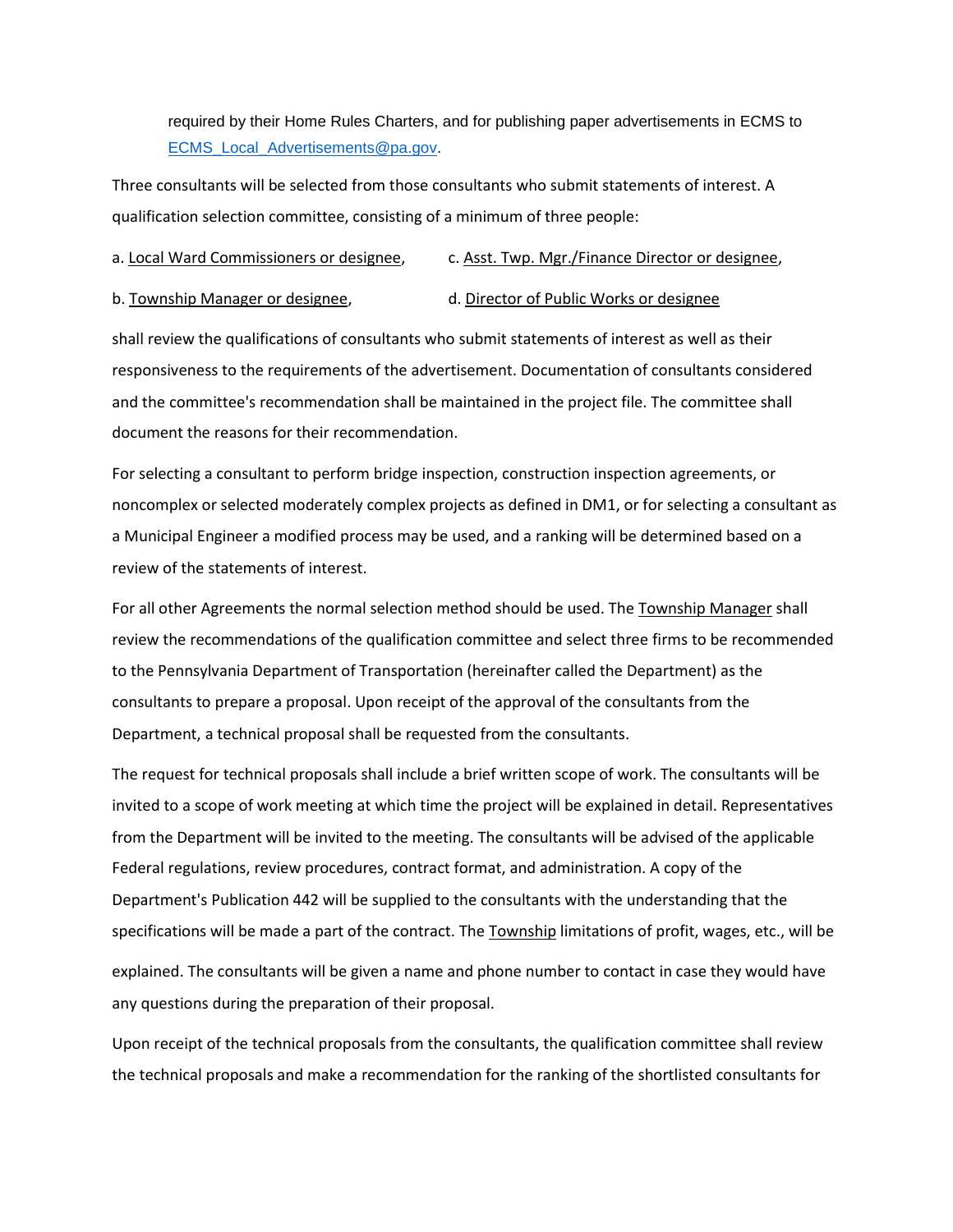the purpose of negotiating an engineering agreement. The committee shall document the reasons for their recommendation.

The Municipality shall conduct discussions with the firms to consider anticipated concepts and compare alternative methods for furnishing services.

For both modified and normal methods of selection, the Board of Commissioners shall review the recommendation of the qualification committee and rank, in order of preference, the firms. The ranking will be recommended to the Department for approval. Documentation supporting the ranking of the consultants shall be forwarded to the Department when requesting approval of the consultant's ranking. The Department shall approve and/or comment on the municipalities recommended ranking.

The municipality will request a price proposal from the approved first ranked firm and submit the appropriate number of copies to the Department.

The Department will conduct the pre-award evaluation and schedule and hold negotiations, if necessary.

The agreement will be prepared by the Department and circulated for signatures.

It is understood that the consultant cannot begin work until the Federal authorization has been obtained, and both the engineering Agreement and the Reimbursement Agreement have been fully executed, and notification of this fact has been received by the Township.

The Township Manager will designate a person to perform liaison activities between the Township, the Department, and the consultant.

The Township will enter into a reimbursement agreement with the Department setting forth the methods for reimbursing the federal funds to the Township. The reimbursement agreement will be prepared by the Department.

During the life of the engineering agreement, monthly (or at other appropriate times) meetings will be held with the consultant and the designated liaison person. The Department will be invited to attend these meetings. Documentation of these meetings will be included in the project file.

Partial payment invoices for work performed will be processed as provided by Publication 442. After review of the invoices by the Asst. Twp. Manager/Finance Director, it will be paid. The invoice will in turn be forwarded to the Department with recommendation for reimbursement of the Federal and/or State share.

Prior to termination of services and payment of the final invoice, a joint review will be made by the Department and the Township to insure the propriety of claims and that all terms and conditions of the